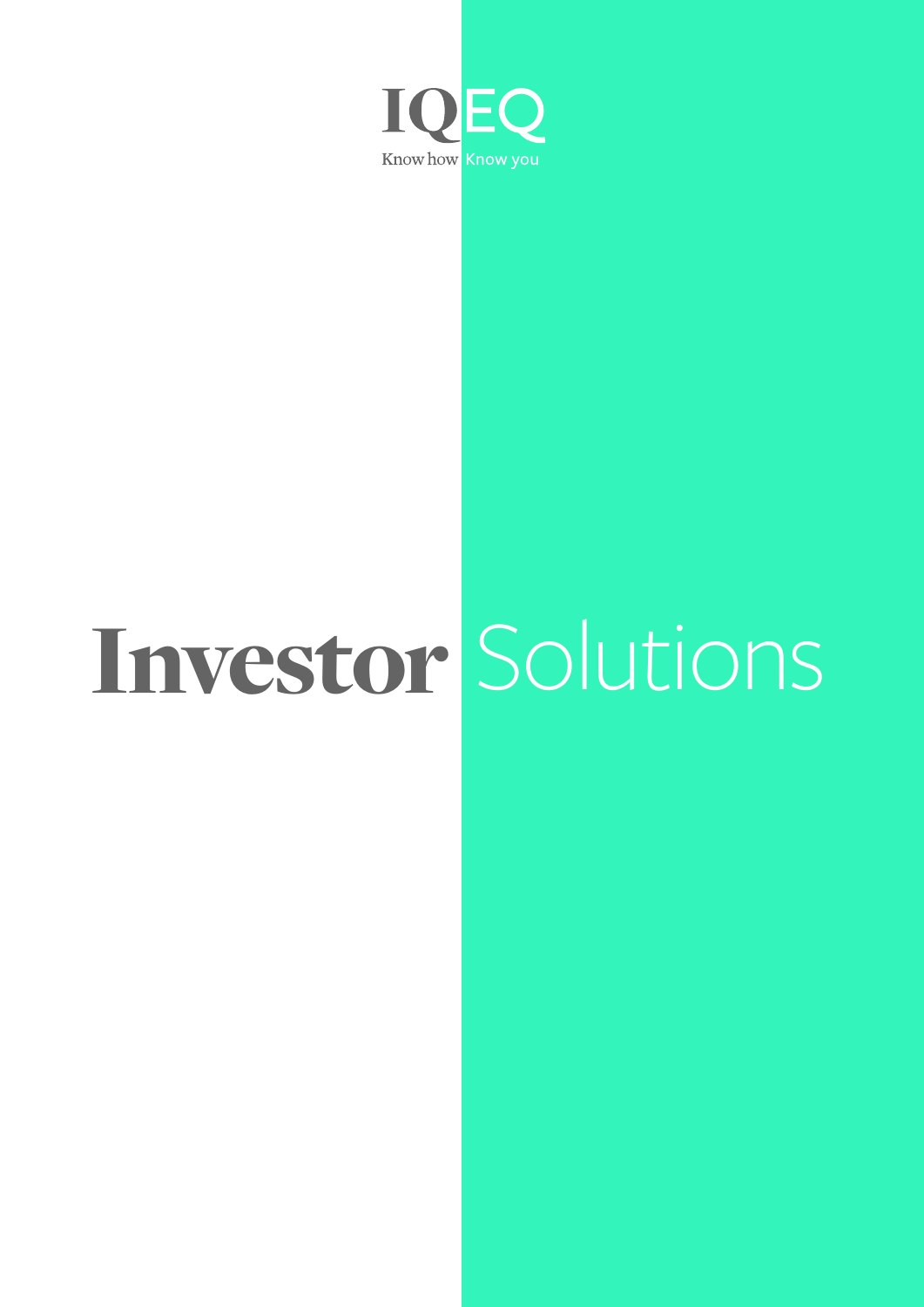## Data driven. Custom built.

Investors increasingly require more information and transparency from their investment managers. We know the funds industry and how it works, so we understand the problems investors and managers face. Data led decision making is as important as it is complex. As a consequence, we have developed IQ-EQ Investor Solutions to meet the needs of investment managers and their investors.

A secure solution delivering real time data reporting and data analysis on your investment portfolio. Encrypted data is guarded by a best in class identity authentication provider and shielded within the IQ-EQ secure network. Reports easily accessible when you are in the office or viewed securely on your mobile device.

We understand the importance of technology platforms, data analytics and data visualisation tools in direct investment fund reporting. Through our technology platforms, we capture data and turn it into easily accessible intelligence, providing real transparency to assess different asset classes, portfolios, funds and investments. Risk and investment parameters can be set. Cashflows can be forecast and commitments and distributions calculated.

Our technology solution combines one of the best in class accounting systems, FIS Investran with the best in class online visualisation technology. No need for in-house developers, we have our own development team. We combine our know how and know you to quickly and effectively fully bespoke your online dashboard for your particular needs and specific portfolio composition.

We are SSAE 18 compliant with robust data security and disaster recovery protocols.



1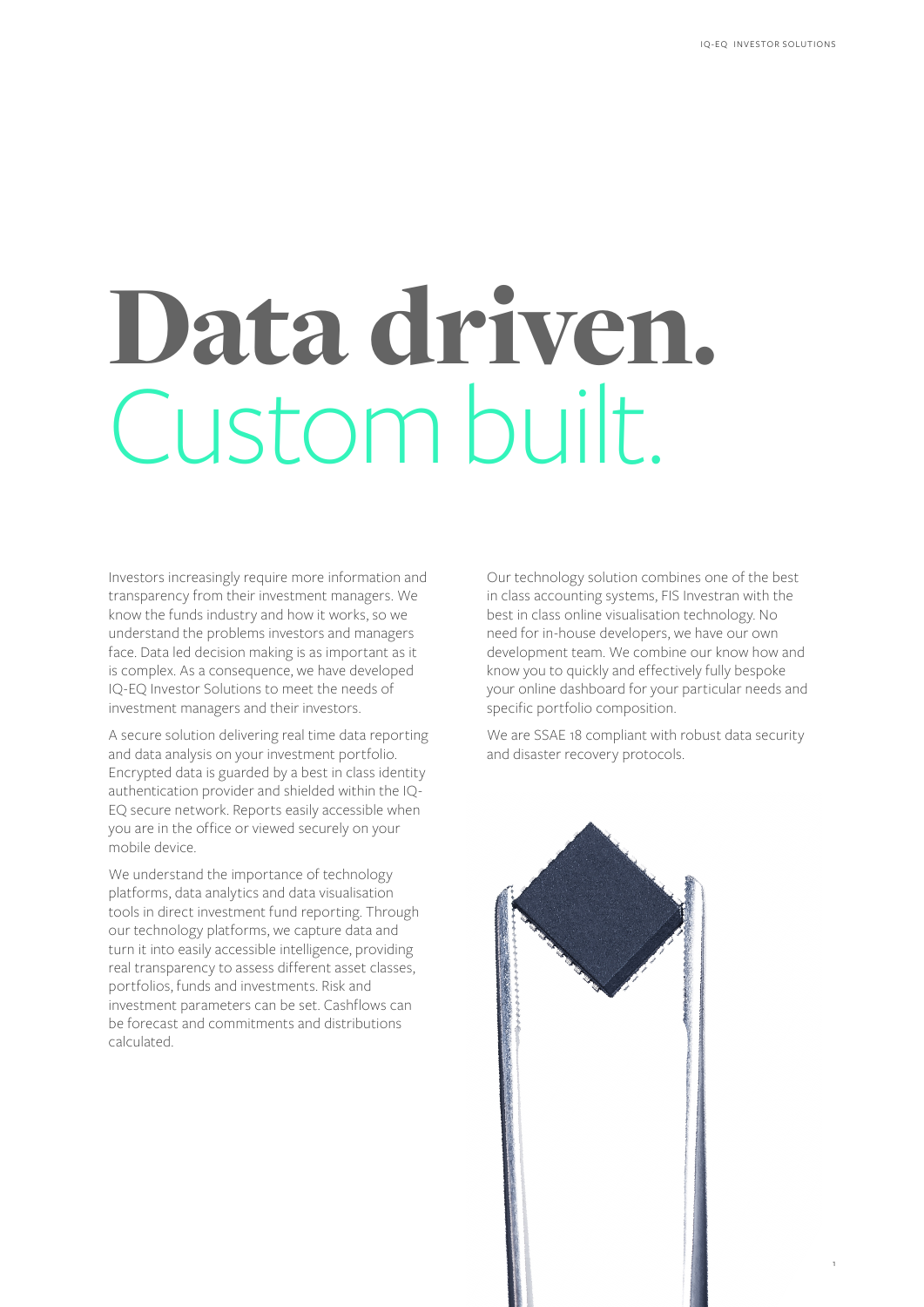### **How can Investor Solutions help you?**

Fund services have changed. The modern fund services provider needs to be more than an accountant. Investors need multi-jurisdictional compliance and reporting services, as well as the technology and expertise to handle multiple asset classes, complex fund structures and investor reporting demands.

IQ-EQ Investor Solutions provides this through our technical understanding of the investment fund sector combined with best in class technology. We support back- and middle office functions in the private markets for asset managers and asset owners (such as pension funds, family offices, insurance firms, and so on). We also provide portfolio management monitoring services to GP's.



A dedicated support and implementation team providing required expertise.



A solution designed for the investor community's specific needs, covering a range of asset classes and using a choice of state of the art technology - all supported by a team of experienced professionals.



#### BACK OFFICE **CONTRACT OFFICE ACCOUNT AND ALL AND AN** PORTFOLIO MANAGEMENT

A suite of portfolio monitoring solutions that can be customised to the manager's needs.

#### **Asset class reporting**

Our solution is designed around your investor needs, providing customised reporting and data analytics to meet your business requirements across a range of asset classes.

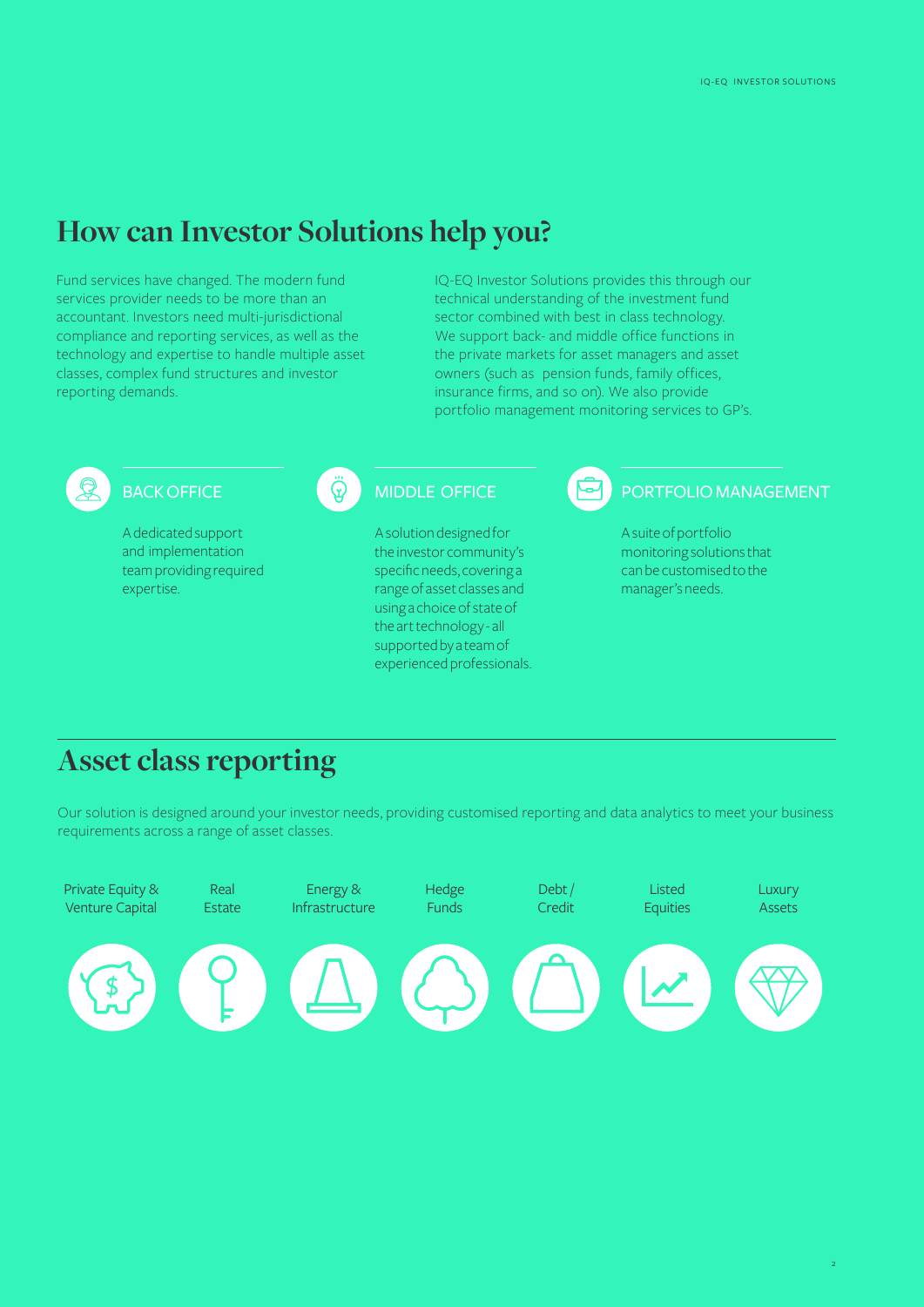### **Key features**



Maintenance of all accounting records and data



Cash flow forecasting and reconciliations



Carried Interest and Management Fee checks and modelling



Disaster recovery and business continuity solutions



Pricing verification checks



A dedicated support and implementation team providing required expertise



One stop-shop solution for investors - back office and middle office



24/7 remote access to run real-time data reports



Choice of state of the art technology, along with full systems support



Fund manager performance & exposure analytics comparison tool tailored to client's investments



Online data retention, archiving and access



A custom-built solution around your investor requirements



SAEE<sub>18</sub> compliant



In-house development team



Online visualisation of your portfolio's performance against sector-specific benchmarks



Investment Portfolio Risk Reporting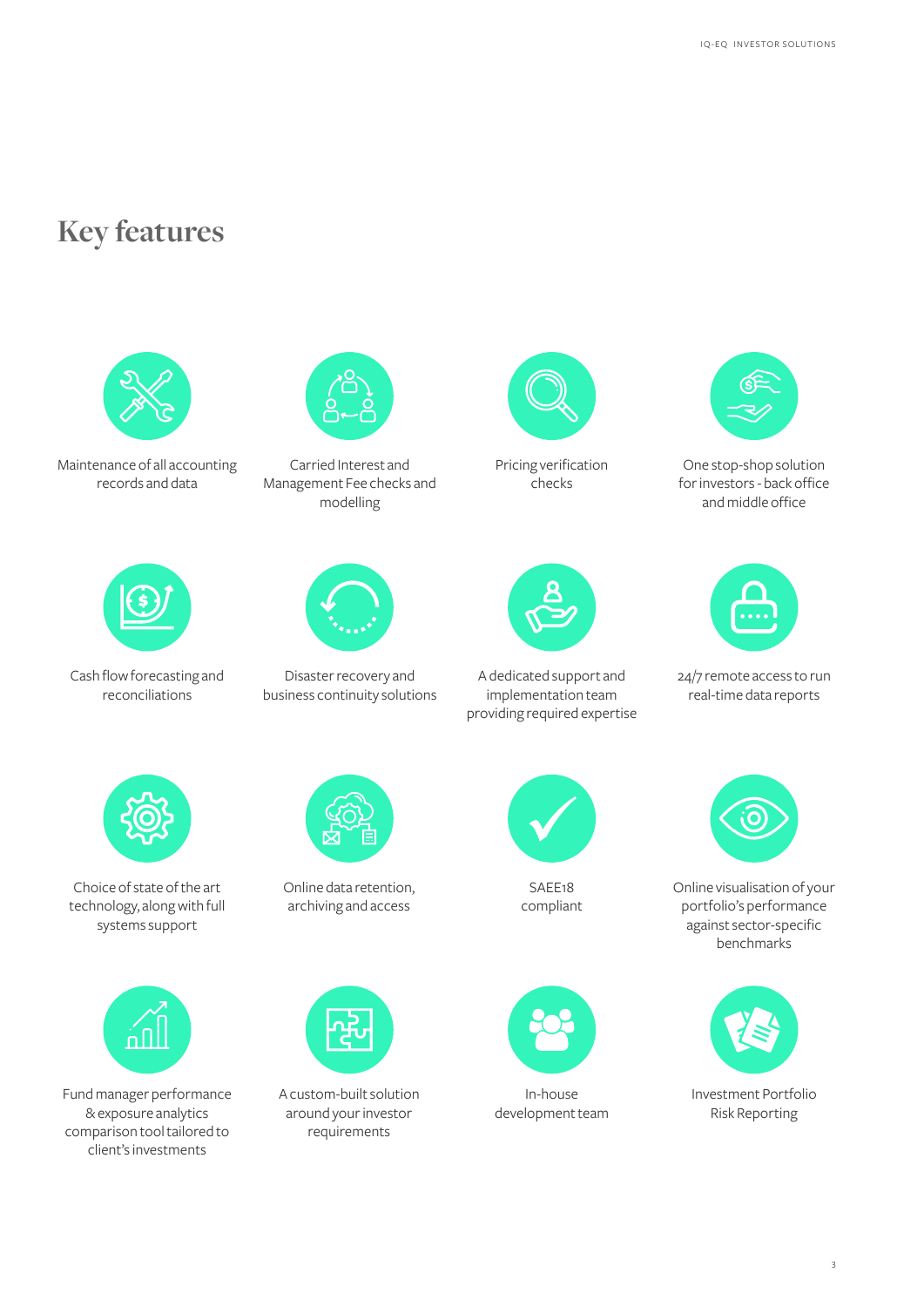## **Key benefits**



Reduce the burden of collating and processing the data



Provide enhanced portfolio management and analytics



Enhance transparency



Reduce dependency on key individuals



Reduce operational risk



Reduce costs



Provide a single point of truth and real time data



Access to best in class IT platforms - supported and maintained by IQ-EQ